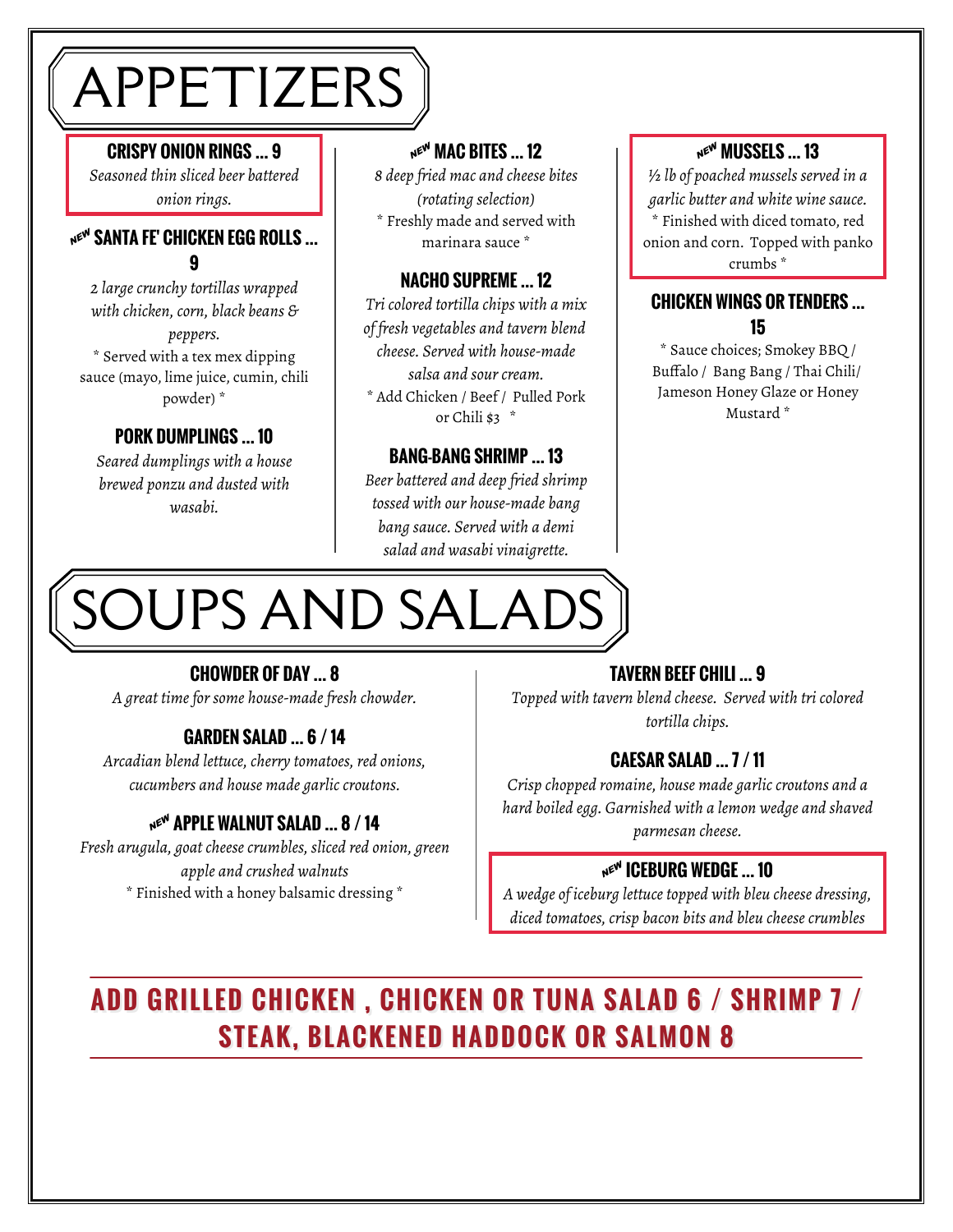# SANDWICHES AND BURGERS

#### **PASTRAMI REUBEN … 14**

*Shaved pastrami, topped with house-made bacon slaw, melted swiss cheese and whole grain mustard. Served on grilled marble rye.*

#### **VEGAN REVOND BURGER 15**

*Char-grilled veggie burger topped with field greens, pickled red onions, goat cheese and an avocado spread. Served on a toasted potato roll.*

#### **BERWICK BURGER … 15**

*Our juicy burger topped with cheddar cheese, applewood smoked bacon, smoky BBQ sauce and crispy onions. Served on a toasted potato roll.*

#### NEW SMASH BURGER ... 14

*A 4oz smashed and grilled seasoned beef patty caramelized to perfection. Topped with house made pickle chips and yellow mustard. Served on a toasted bun.* \* Add another patty \$4 and add American, Cheddar or Swiss \$1 \*

#### $N^{gN}$  STEAK & CHEESE ... 14

*Slow roasted & shaved prime rib with sautéed peppers, onions and American cheese. Served on a toasted sub roll.*

#### **BBQ PULLED PORK … 15**

*Juicy roasted pulled pork shoulder smothered in smokey BBQ sauce, house-made coleslaw and topped with crispy onion rings. Served on a toasted everything pretzel bun.*

#### **CHICKEN BISTRO SANDWICH … 14**

*Grilled chicken breast topped with bacon, ranch dressing, tomato, red onion and an avocado spread. Served on a toasted bun.*

#### **CHICKEN TENDER WRAP … 14**

*Beer battered, deep fried tenders with lettuce, tomato, pickled red onion and tavern blend cheese.* \* Sauce choices; Buffalo / Smokey BBQ /Jameson Honey Glaze / Bang Bang / Honey Mustard / Thai Chili \*

#### **TAVERN CLUB … 14**

*Crisp lettuce, tomatoes, applewood smoked bacon and mayo on your choice of toasted white, wheat or rye bread.* \* Choose Turkey, Tuna or Chicken Salad \*

#### **FRIED HADDOCK SANDWICH … 14**

*Beer battered fried haddock with lettuce and tomato. Served on a toasted potato roll.* \* Garnished with coleslaw. \*

### **GLUTEN FREE OR EVERYTHING PRETZEL BUNS AVAILABLE FOR \$2**

*ALL SANDWICHES ARE SERVED WITH FRENCH FRIES, COLESLAW OR CHIPS (SUBSTITUTE ANY BURGER FOR A CHICKEN BREAST)*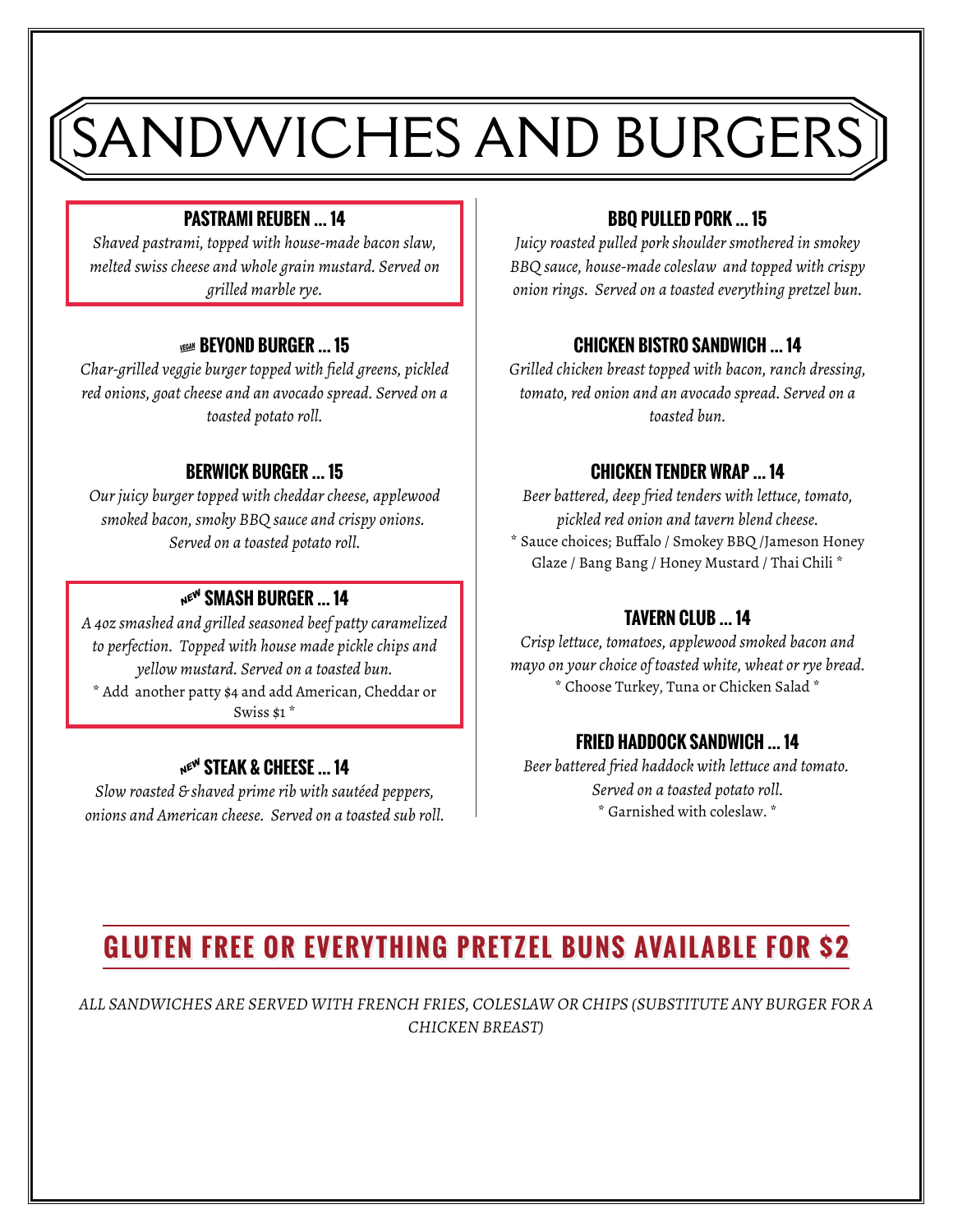# MAC 'N' CHEESE

#### **THE ORIGINAL TAVERN … 13**

*Cavatappi pasta tossed in a creamy velveeta cheese sauce*

#### **BBQ PULLED PORK … 15**

*BBQ pulled pork tossed in a creamy velveeta cream sauce over cavatappi pasta.* \* Garnished with crispy onion rings. \*

#### **BUFFALO CHICKEN … 15**

*Beer battered tenders tossed in a creamy velveeta cheese sauce over cavatappi pasta.* \* Drizzled with ranch dressing and buffalo sauce \*

#### **NEW STEAK MAC AND CHEESE ... 15**

*Slow roasted and shaved prime rib, roasted corn, jalapeños & green onion tossed in a creamy velveeta cheese sauce over cavatappi pasta.* \* Garnished with house made waffle chips. \*



#### $\mathbf{A}^{\mathbf{g} \mathbf{w}^H \mathbf{g} \mathbf{p} \mathbf{l} \mathbf{c} \mathbf{v}}$  **FRA DIAVOLO (CREATE YOUR OWN) ... 14**

*A house made spicy garlic tomato sauce. Served over linguini and topped with Asiago cheese. Finished with grilled crostinis.* \* Add Chicken \$6, Mussels and Shrimp \$7, Blackened Haddock or Steak \$8 \*

#### **OUTLOOK FISH & CHIPS … 18**

*Crispy beer battered fish and chips. Served with house-made coleslaw and seasoned fries*

#### $M \infty$ <sup>N</sup> SMOTHERED CHICKEN TIPS ... 18

*10oz Grilled marinated chicken tips with sautéed peppers and onions. Served over garden vegetable rice pilaf.* \* Finished with a hot bacon mustard \*

#### **NE<sup>W</sup> JAMESON HONEY GLAZED SALMON ... 19**

*Oven roasted North Atlantic salmon filet topped with our homemade Jameson honey glaze. Served with your choice of sides.*

#### **STEAK TIP DINNER … 23**

*Dry rubbed, char-grilled tri steak tips served with a garden vegetable rice pilaf and your choice of vegetable* \* Black and Bleu Steak Tips add \$2 \*

*Consuming raw or undercooked meats, poultry, seafood or eggs may increase your risk of food borne illness*